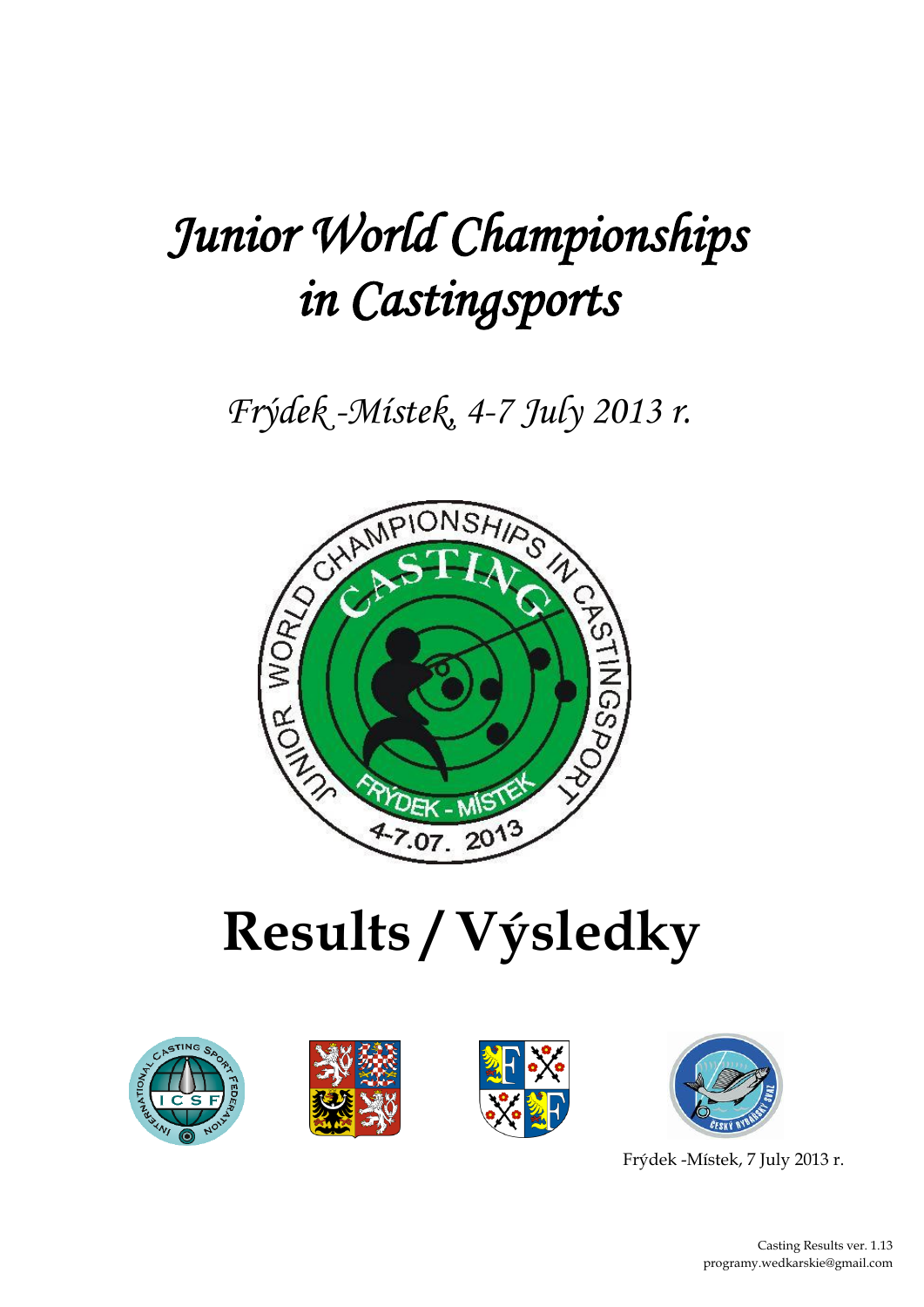

# Frýdek -Místek, 4-7 July 2013 r.

# **Girls**

# Event 1

## **Fly Accuracy**

|                         |              |                   |                  |        |         |        | Final   |
|-------------------------|--------------|-------------------|------------------|--------|---------|--------|---------|
| Ranking                 | Start<br>No. | Name              | <b>Nation</b>    | Points | Time    | Points | Time    |
| 1                       | 10           | Kateřina Marková  | Czech Republic   | 100    | 02:13,0 | 100    | 01:58,5 |
| $\overline{\mathbf{2}}$ | 30           | Oliwia Mośko      | Poland           | 90     | 03:22,0 | 95     | 03:03,6 |
| 3                       | 36           | Jana Jankovičová  | 一脚<br>Slovakia   | 100    | 03:18,9 | 85     | 03:17,0 |
| 4                       | 21           | Josephin Strauch  | Germany          | 75     | 04:11,0 | 85     | 03:57,3 |
| 5                       | 20           | Christin Pfeiffer | Germany          | 70     | 03:41,0 | 75     | 03:43,2 |
| 6                       | 29           | Kornelia Halicka  | Poland           | 80     | 03:42,7 | 65     | 02:49,3 |
| 7                       | 28           | Marta Cylwik      | Poland           | 70     | 03:41,4 |        |         |
| 8                       | 19           | Nathali Strauch   | Germany          | 65     | 04:16,8 |        |         |
| 9                       | 12           | Gabriela Housová  | Czech Republic   | 65     | 05:05,0 |        |         |
| 10                      | 42           | Simone Häner      | ᆃ<br>Switzerland | 50     | 05:00,3 |        |         |
| 11                      | 11           | Iva Zelenková     | Czech Republic   | 40     | 04:37,5 |        |         |
| 12                      | 3            | Marija Turković   | 釁<br>Croatia     | 20     | 04:44,3 |        |         |
|                         |              |                   |                  |        |         |        |         |

05-07-2013, 10:19 The Head Judge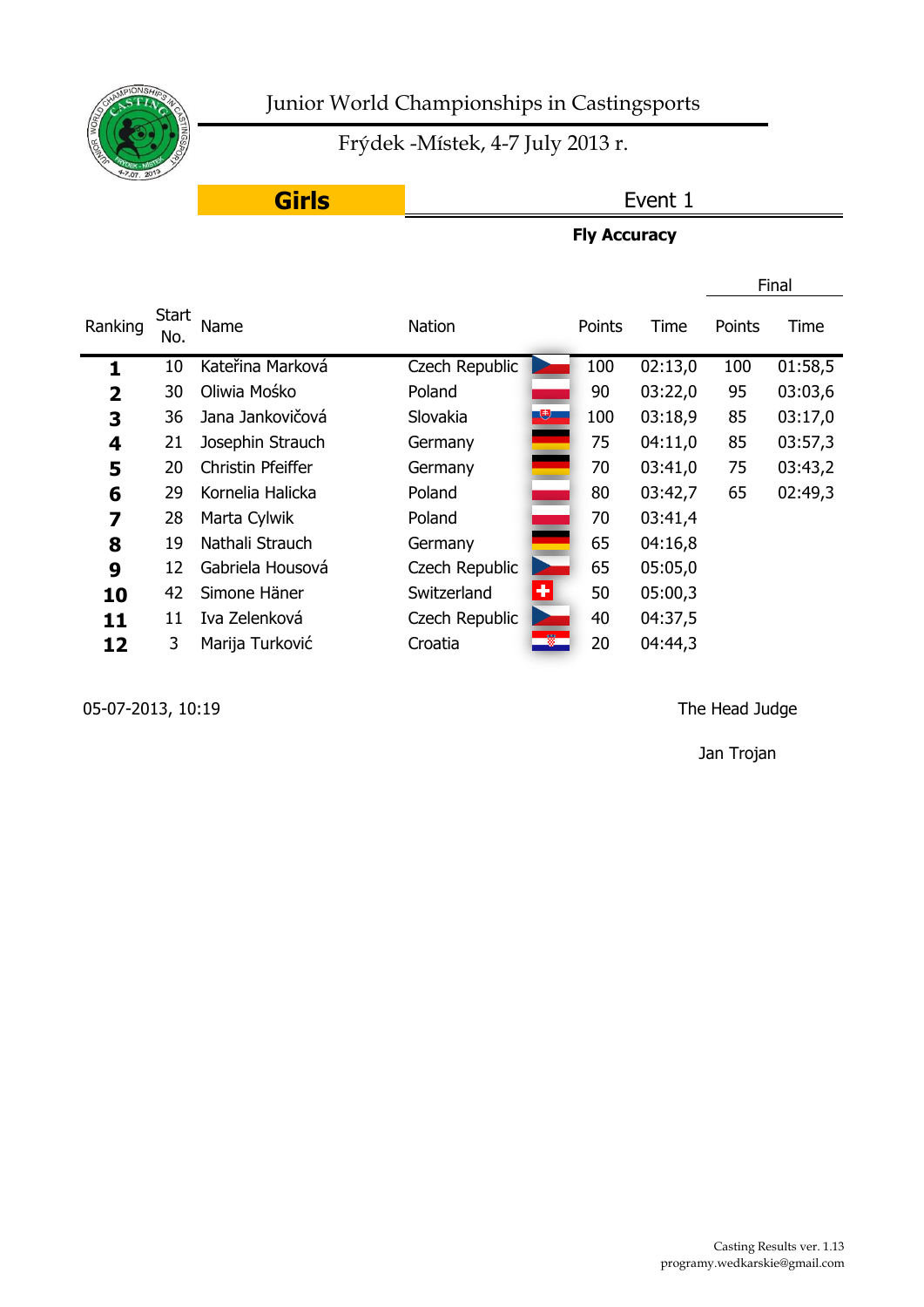

# Frýdek -Místek, 4-7 July 2013 r.

# **Boys**

#### Event 1

**Fly Accuracy**

|                         |                     |                       |                       |                         |                 |         |        | Final   |
|-------------------------|---------------------|-----------------------|-----------------------|-------------------------|-----------------|---------|--------|---------|
| Ranking                 | <b>Start</b><br>No. | Name                  | Nation                |                         | Points          | Time    | Points | Time    |
| $\mathbf{1}$            | $\overline{7}$      | Tomáš Spáčil          | <b>Czech Republic</b> |                         | $\overline{90}$ | 02:31,8 | 100    | 02:07,9 |
| $\overline{\mathbf{2}}$ | 14                  | Jan Schönberg         | Germany               |                         | 100             | 03:36,5 | 100    | 03:14,8 |
| 3                       | 26                  | Karol Sapigórski      | Poland                |                         | 100             | 02:57,9 | 100    | 03:45,8 |
| 4                       | 25                  | Maciej Kuza           | Poland                |                         | 100             | 03:34,5 | 90     | 01:40,0 |
| 5                       | 13                  | Christopher Ulrich    | Germany               |                         | 95              | 02:54,0 | 90     | 02:19,1 |
| 6                       | 27                  | Krzysztof Matwiejczuk | Poland                |                         | 95              | 02:42,8 | 80     | 02:34,4 |
| 7                       | $\overline{4}$      | Jiří Marek            | Czech Republic        |                         | 95              | 02:26,7 | 70     | 02:05,8 |
| 8                       | $\mathbf 1$         | <b>Bruno Brovet</b>   | Croatia               |                         | 90              | 02:47,0 | 70     | 02:27,5 |
| 9                       | 24                  | <b>Olaf Michalik</b>  | Poland                |                         | 90              | 03:16,0 |        |         |
| 10                      | 8                   | Milan Čapek           | Czech Republic        |                         | 90              | 03:17,2 |        |         |
| 11                      | 15                  | Kevin Ahlgrimm        | Germany               |                         | 90              | 03:42,7 |        |         |
| 12                      | 33                  | Matej Čurilla         | Slovakia              | ⊎⊏                      | 90              | 03:43,8 |        |         |
| 13                      | 5                   | Filip Vaculík         | Czech Republic        |                         | 85              | 02:36,0 |        |         |
| 14                      | 16                  | Hannes Weidermann     | Germany               |                         | 80              | 03:06,6 |        |         |
| 15                      | 6                   | Filip Humpál          | Czech Republic        |                         | 80              | 03:27,9 |        |         |
| 16                      | 41                  | Jonas Gűbelin         | Switzerland           | ٠                       | 80              | 03:55,1 |        |         |
| 17                      | 9                   | Daniel Štěrba         | Czech Republic        | E                       | 75              | 02:34,0 |        |         |
| 18                      | 34                  | Marián Borovský       | Slovakia              | $\overline{\mathbf{e}}$ | 75              | 04:05,9 |        |         |
| 19                      | 22                  | Kamil Żurawski        | Poland                |                         | 75              | 04:30,6 |        |         |
| 20                      | 23                  | Patryk Żakowski       | Poland                |                         | 70              | 03:24,1 |        |         |
| 21                      | 18                  | Mirko Rost            | Germany               |                         | 70              | 03:38,6 |        |         |
| 22                      | 32                  | Erik Benko            | Slovakia              |                         | 70              | 04:31,0 |        |         |
| 23                      | 39                  | Jan Mikac-Zorko       | Slovenia              |                         | 65              | 02:40,9 |        |         |
| 24                      | 31                  | Richard Wágner        | Slovakia              |                         | 60              | 03:26,8 |        |         |
| 25                      | 17                  | Julian Bratz          | Germany               |                         | 60              | 03:42,3 |        |         |
| 26                      | $\overline{2}$      | Sandi Zbašnik         | Croatia               |                         | 50              | 03:30,1 |        |         |
| 27                      | 35                  | Dávid Medvecký        | Slovakia              |                         | 50              | 04:04,3 |        |         |
| 28                      | 38                  | Tadej Sotenšek        | Slovenia              |                         | 45              | 04:54,4 |        |         |
| 29                      | 37                  | Andraž Flajs          | Slovenia              |                         | 45              | 05:30,0 |        |         |
| 30                      | 40                  | Cyril Anzelini        | Switzerland           |                         | 20              | 04:23,0 |        |         |

05-07-2013, 10:15 The Head Judge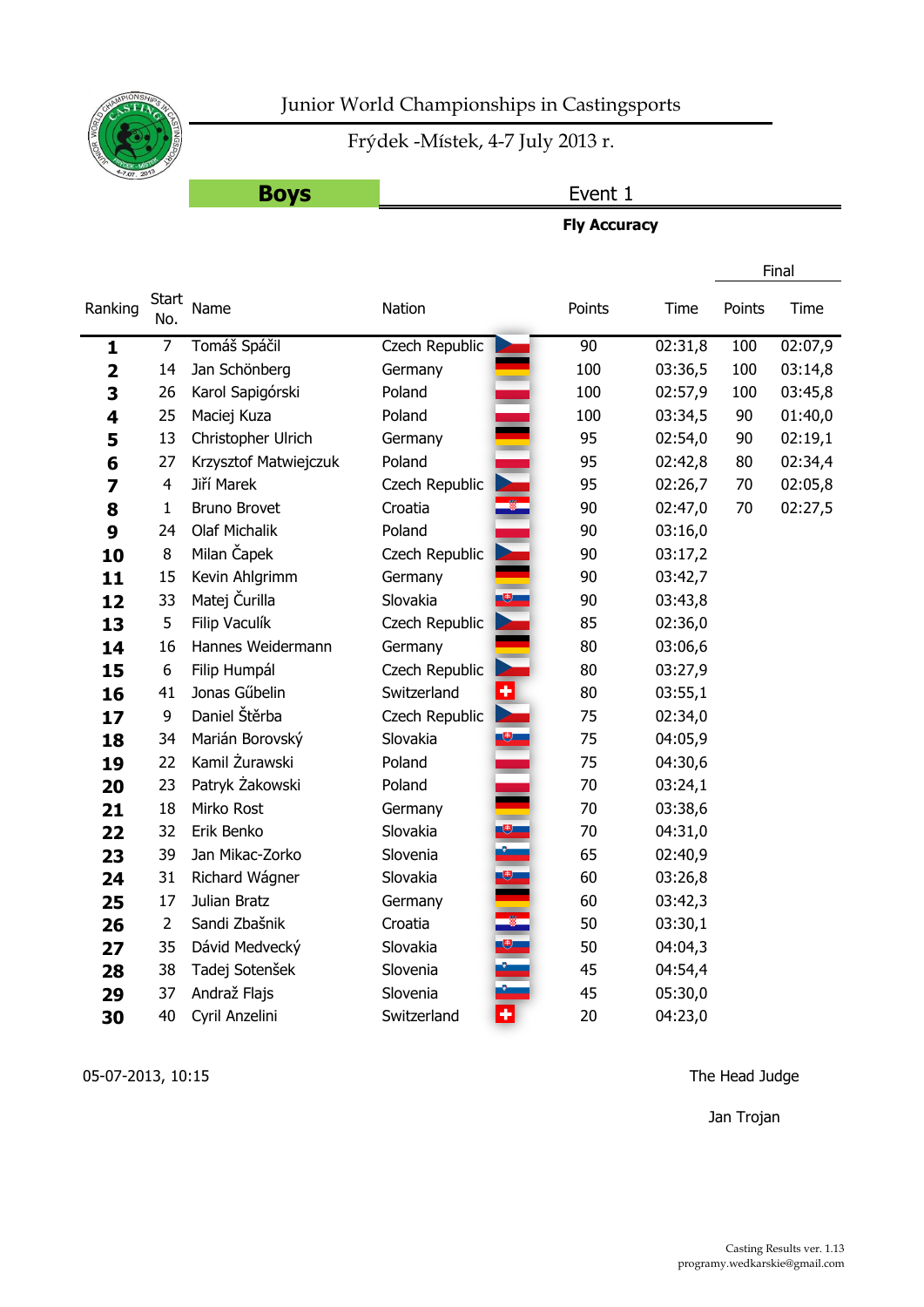

Frýdek -Místek, 4-7 July 2013 r.

# **Girls**

## Event 2

**Fly Distance Single Handed**

|                |              |                   |                |               |                        |        |        | Final            |
|----------------|--------------|-------------------|----------------|---------------|------------------------|--------|--------|------------------|
| Ranking        | Start<br>No. | Name              | Nation         |               | Cast $1/$<br>Best cast | Cast 2 | Points | <b>Best Cast</b> |
| 1              | 10           | Kateřina Marková  | Czech Republic |               | 47,11                  | 47,11  | 94,22  | 43,36            |
| $\overline{2}$ | 19           | Nathali Strauch   | Germany        |               | 42,69                  | 41,90  | 84,59  | 41,86            |
| 3              | 20           | Christin Pfeiffer | Germany        |               | 43,69                  | 41,73  | 85,42  | 39,65            |
| 4              | 29           | Kornelia Halicka  | Poland         |               | 38,16                  | 34,47  | 72,63  | 35,09            |
| 5              | 21           | Josephin Strauch  | Germany        |               | 39,13                  | 38,40  | 77,53  | 32,25            |
| 6              | 30           | Oliwia Mośko      | Poland         |               | 39,77                  | 36,92  | 76,69  | 32,22            |
| 7              | 36           | Jana Jankovičová  | Slovakia       | $\bigoplus$   | 36,82                  | 36,58  | 73,40  |                  |
| 8              | 12           | Gabriela Housová  | Czech Republic |               | 34,93                  | 31,30  | 66,23  |                  |
| 9              | 3            | Marija Turković   | Croatia        | $\frac{m}{2}$ | 33,45                  | 31,40  | 64,85  |                  |
| 10             | 11           | Iva Zelenková     | Czech Republic |               | 29,97                  | 29,03  | 59,00  |                  |
| 11             | 42           | Simone Häner      | Switzerland    | ÷l            | 29,67                  | 26,93  | 56,60  |                  |
| 12             | 28           | Marta Cylwik      | Poland         |               | 26,88                  | 26,21  | 53,09  |                  |

05-07-2013, 16:10 The Head Judge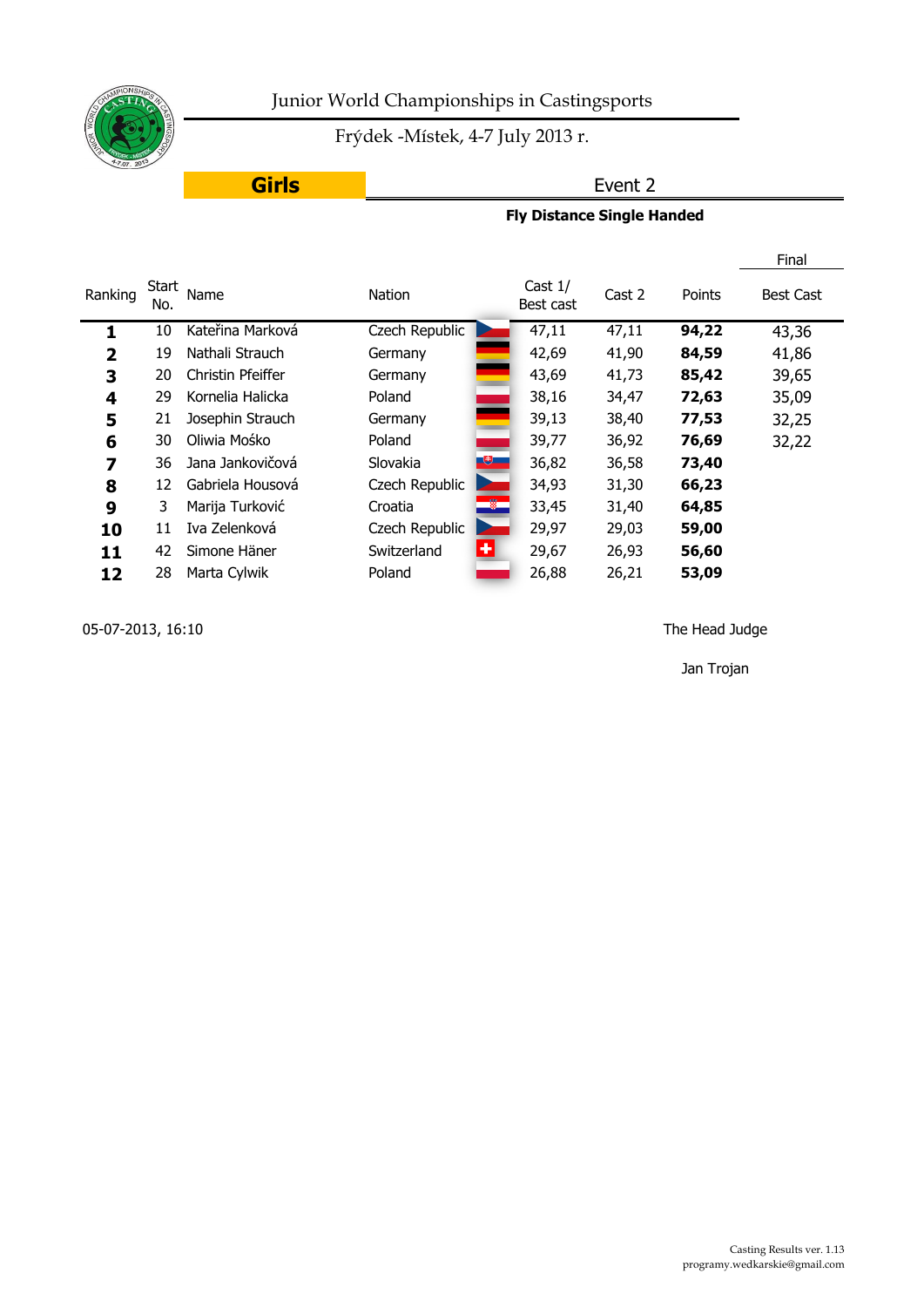Frýdek -Místek, 4-7 July 2013 r.

**Boys**

Event 2

#### **Fly Distance Single Handed**

|                         |                     |                       |                       |                           |                        |        |        | Final            |
|-------------------------|---------------------|-----------------------|-----------------------|---------------------------|------------------------|--------|--------|------------------|
| Ranking                 | <b>Start</b><br>No. | Name                  | Nation                |                           | Cast $1/$<br>Best cast | Cast 2 | Points | <b>Best Cast</b> |
| $\mathbf{1}$            | 6                   | Filip Humpál          | <b>Czech Republic</b> |                           | 54,92                  | 53,66  | 108,58 | 54,89            |
| $\overline{\mathbf{2}}$ | $\overline{4}$      | Jiří Marek            | Czech Republic        |                           | 51,52                  | 48,55  | 100,07 | 54,03            |
| 3                       | 7                   | Tomáš Spáčil          | Czech Republic        |                           | 54,83                  | 53,46  | 108,29 | 53,34            |
| 4                       | 5                   | Filip Vaculík         | Czech Republic        |                           | 48,66                  | 48,29  | 96,95  | 51,11            |
| 5                       | 31                  | Richard Wágner        | Slovakia              | $^{\tiny\textregistered}$ | 48,50                  | 45,74  | 94,24  | 50,66            |
| 6                       | 15                  | Kevin Ahlgrimm        | Germany               |                           | 50,45                  | 45,89  | 96,34  | 50,30            |
| 7                       | 14                  | Jan Schönberg         | Germany               |                           | 48,21                  | 46,33  | 94,54  | 48,56            |
| 8                       | 23                  | Patryk Żakowski       | Poland                |                           | 56,15                  | 53,48  | 109,63 | 48,46            |
| 9                       | 32                  | Erik Benko            | Slovakia              | $\bigoplus$               | 48,05                  | 44,50  | 92,55  |                  |
| 10                      | 25                  | Maciej Kuza           | Poland                |                           | 47,92                  | 47,69  | 95,61  |                  |
| 11                      | 13                  | Christopher Ulrich    | Germany               |                           | 47,72                  | 47,23  | 94,95  |                  |
| 12                      | $\mathbf{1}$        | <b>Bruno Brovet</b>   | Croatia               |                           | 47,48                  | 44,77  | 92,25  |                  |
| 13                      | 8                   | Milan Čapek           | Czech Republic        |                           | 46,47                  | 46,12  | 92,59  |                  |
| 14                      | 22                  | Kamil Żurawski        | Poland                |                           | 45,76                  | 45,33  | 91,09  |                  |
| 14                      | 26                  | Karol Sapigórski      | Poland                |                           | 45,76                  | 44,07  | 89,83  |                  |
| 16                      | 24                  | <b>Olaf Michalik</b>  | Poland                |                           | 45,63                  | 44,43  | 90,06  |                  |
| 17                      | 41                  | Jonas Gűbelin         | Switzerland           | Ø                         | 44,99                  | 42,90  | 87,89  |                  |
| 18                      | 34                  | Marián Borovský       | Slovakia              | $\mathbf{e}$              | 44,68                  | 42,39  | 87,07  |                  |
| 19                      | 16                  | Hannes Weidermann     | Germany               | mar.                      | 44,49                  | 41,85  | 86,34  |                  |
| 20                      | 9                   | Daniel Štěrba         | Czech Republic        |                           | 43,67                  | 43,50  | 87,17  |                  |
| 21                      | 33                  | Matej Čurilla         | Slovakia              | $\bigoplus$               | 41,84                  | 39,50  | 81,34  |                  |
| 22                      | $\overline{2}$      | Sandi Zbašnik         | Croatia               |                           | 39,20                  | 36,70  | 75,90  |                  |
| 23                      | 40                  | Cyril Anzelini        | Switzerland           | Ð                         | 38,23                  | 29,76  | 67,99  |                  |
| 24                      | 27                  | Krzysztof Matwiejczuk | Poland                |                           | 38,01                  | 36,73  | 74,74  |                  |
| 25                      | 17                  | Julian Bratz          | Germany               |                           | 37,60                  | 37,52  | 75,12  |                  |
| 26                      | 39                  | Jan Mikac-Zorko       | Slovenia              | è                         | 35,48                  | 31,09  | 66,57  |                  |
| 27                      | 35                  | Dávid Medvecký        | Slovakia              | $^{\circ}$                | 34,68                  | 34,20  | 68,88  |                  |
| 28                      | 38                  | Tadej Sotenšek        | Slovenia              |                           | 31,46                  | 30,98  | 62,44  |                  |
| 29                      | 18                  | Mirko Rost            | Germany               |                           | 30,89                  | 29,61  | 60,50  |                  |
| 30                      | 37                  | Andraž Flajs          | Slovenia              |                           | 26,33                  | 24,57  | 50,90  |                  |

05-07-2013, 16:10 The Head Judge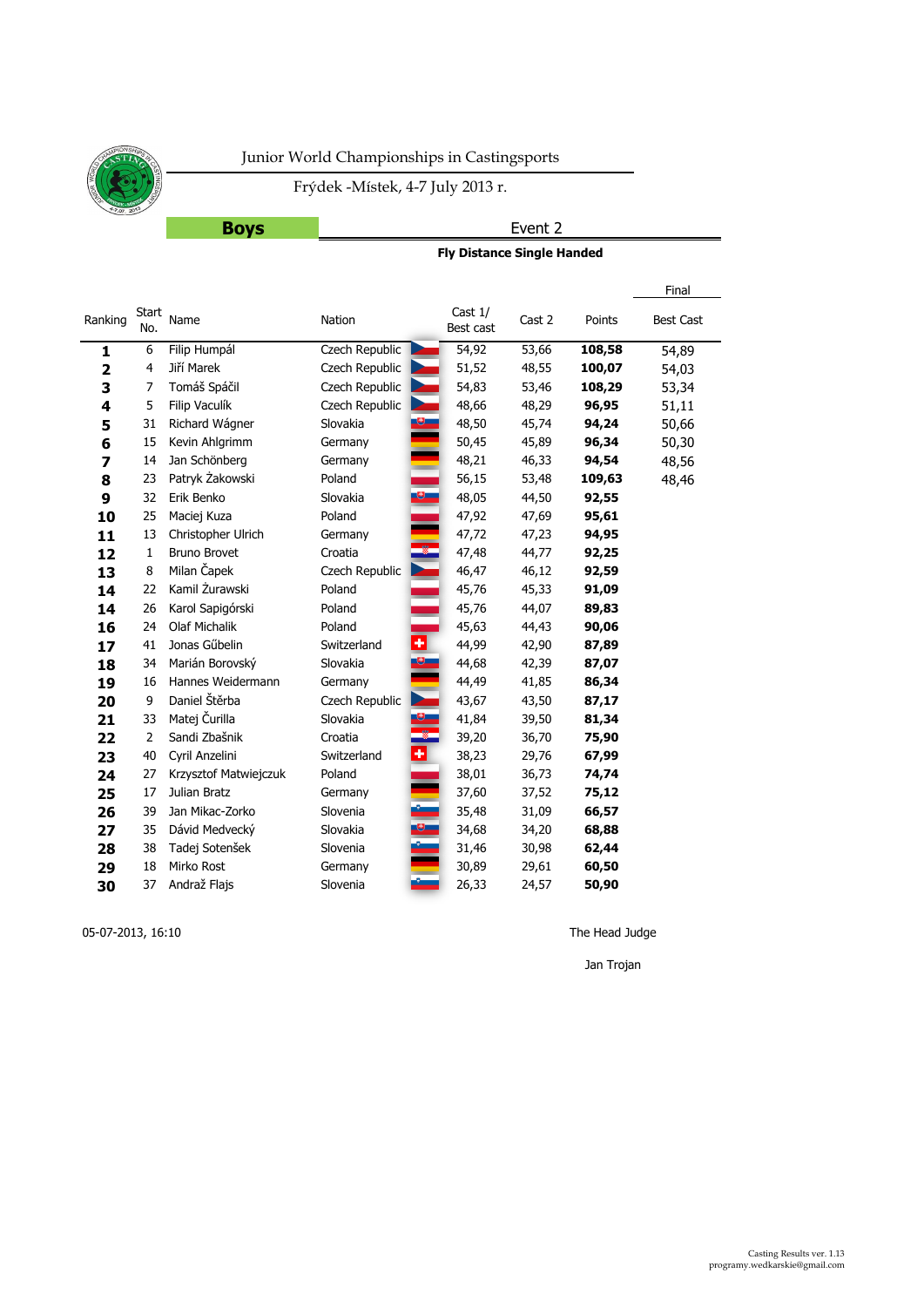

Frýdek -Místek, 4-7 July 2013 r.

# **Girls**

# Event 3

## **Spinning Accuracy Arenberg Target**

|         |              |                   |                                       |        |         |        | Final   |
|---------|--------------|-------------------|---------------------------------------|--------|---------|--------|---------|
| Ranking | Start<br>No. | Name              | Nation                                | Points | Time    | Points | Time    |
| 1       | 30           | Oliwia Mośko      | Poland                                | 94     | 01:58,9 | 94     | 01:30,1 |
| 2       | 10           | Kateřina Marková  | Czech Republic                        | 94     | 01:41,9 | 92     | 01:30,6 |
| 3       | 36           | Jana Jankovičová  | $\mathbb{R}^+$<br>Slovakia            | 92     | 02:19,7 | 92     | 02:18,1 |
| 4       | 42           | Simone Häner      | $\left  \cdot \right $<br>Switzerland | 88     | 02:56,3 | 90     | 03:02,5 |
| 5       | 19           | Nathali Strauch   | Germany                               | 90     | 02:53,3 | 88     | 02:18,7 |
| 6       | 20           | Christin Pfeiffer | Germany                               | 96     | 02:20,6 | 84     | 02:18,2 |
| 7       | 11           | Iva Zelenková     | Czech Republic                        | 84     | 02:01,8 |        |         |
| 8       | 29           | Kornelia Halicka  | Poland                                | 82     | 02:05,2 |        |         |
| 9       | 12           | Gabriela Housová  | Czech Republic                        | 80     | 02:28,3 |        |         |
| 10      | 21           | Josephin Strauch  | Germany                               | 76     | 02:26,6 |        |         |
| 11      | 3            | Marija Turković   | ÷.<br>Croatia                         | 68     | 02:19,6 |        |         |
| 12      | 28           | Marta Cylwik      | Poland                                | 62     | 02:10,1 |        |         |

05-07-2013, 12:14 The Head Judge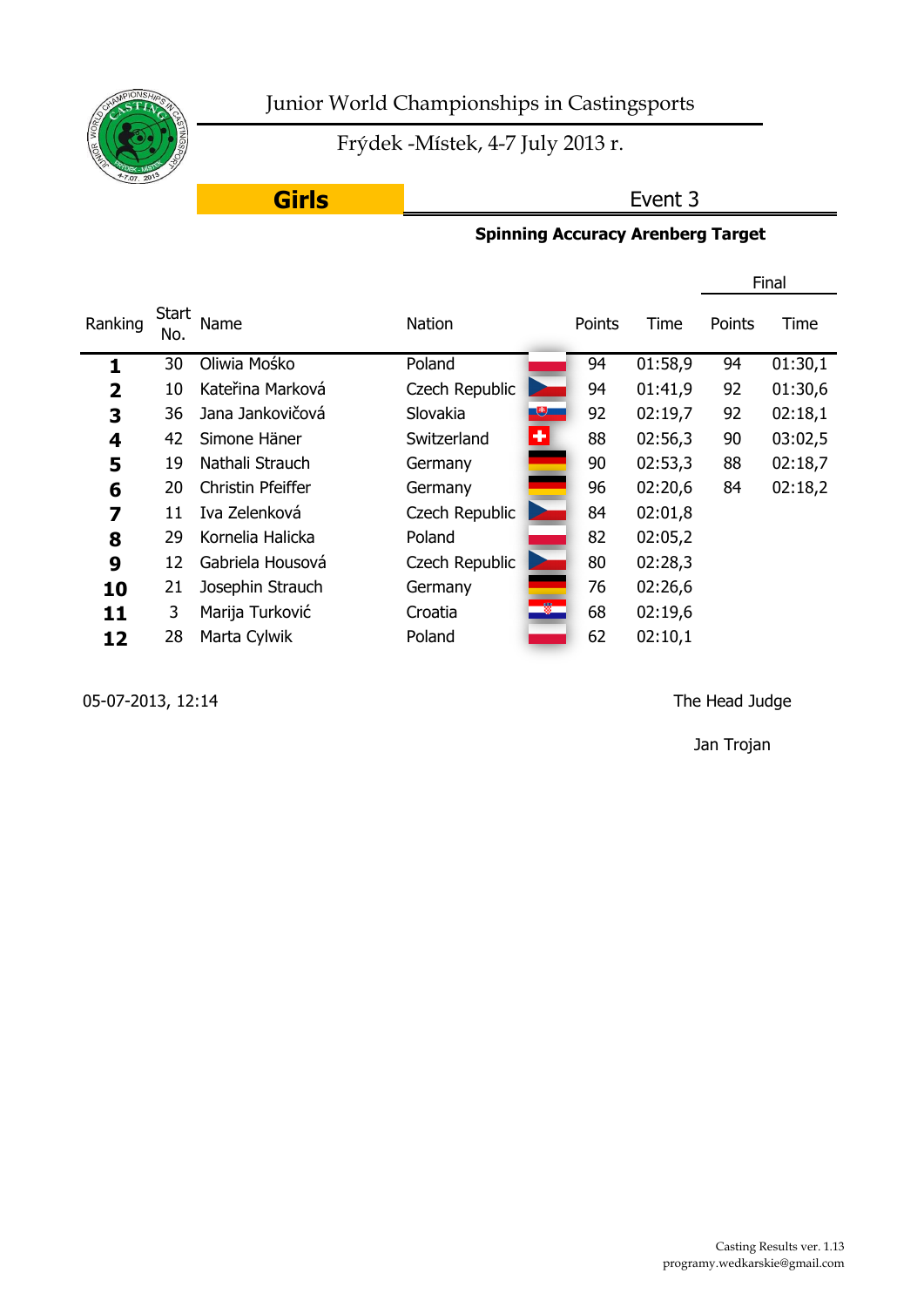

Frýdek -Místek, 4-7 July 2013 r.

# **Boys**

# Event 3

# **Spinning Accuracy Arenberg Target**

|                         |                     |                       |                                     |        |         |        | Final   |
|-------------------------|---------------------|-----------------------|-------------------------------------|--------|---------|--------|---------|
| Ranking                 | <b>Start</b><br>No. | Name                  | Nation                              | Points | Time    | Points | Time    |
| 1                       | 5                   | Filip Vaculik         | Czech Republic                      | 98     | 01:46,5 | 100    | 01:37,6 |
| $\overline{\mathbf{2}}$ | 27                  | Krzysztof Matwiejczuk | Poland                              | 100    | 01:18,6 | 98     | 01:12,3 |
| 3                       | $\mathbf{1}$        | <b>Bruno Brovet</b>   | Croatia                             | 100    | 01:18,2 | 96     | 01:15,2 |
| 4                       | 25                  | Maciej Kuza           | Poland                              | 96     | 01:57,6 | 90     | 01:45,3 |
| 5                       | 8                   | Milan Čapek           | Czech Republic                      | 100    | 02:38,3 | 88     | 02:19,9 |
| 6                       | 26                  | Karol Sapigórski      | Poland                              | 94     | 01:54,9 | 86     | 01:23,7 |
| 7                       | $\overline{2}$      | Sandi Zbašnik         | Ÿ.<br>Croatia                       | 98     | 01:46,8 | 86     | 01:33,4 |
| 8                       | 39                  | Jan Mikac-Zorko       | Slovenia                            | 94     | 01:47,3 | 72     | 02:24,7 |
| 9                       | 16                  | Hannes Weidermann     | Germany                             | 94     | 01:57,8 |        |         |
| 10                      | 23                  | Patryk Żakowski       | Poland                              | 94     | 02:02,1 |        |         |
| 11                      | 32                  | Erik Benko            | Slovakia<br>$+$                     | 94     | 02:28,9 |        |         |
| 12                      | 9                   | Daniel Štěrba         | <b>Czech Republic</b>               | 92     | 01:46,2 |        |         |
| 13                      | 24                  | <b>Olaf Michalik</b>  | Poland                              | 92     | 02:10,8 |        |         |
| 14                      | 17                  | Julian Bratz          | Germany                             | 92     | 02:20,8 |        |         |
| 15                      | 31                  | Richard Wágner        | $+$<br>Slovakia                     | 92     | 02:58,1 |        |         |
| 16                      | 7                   | Tomáš Spáčil          | Czech Republic                      | 90     | 01:33,8 |        |         |
| 17                      | 15                  | Kevin Ahlgrimm        | Germany                             | 90     | 02:05,8 |        |         |
| 18                      | 4                   | Jiří Marek            | Czech Republic                      | 90     | 02:10,4 |        |         |
| 19                      | 6                   | Filip Humpál          | Czech Republic                      | 88     | 01:57,1 |        |         |
| 20                      | 13                  | Christopher Ulrich    | Germany                             | 88     | 02:02,5 |        |         |
| 21                      | 18                  | Mirko Rost            | Germany                             | 86     | 01:52,7 |        |         |
| 22                      | 22                  | Kamil Żurawski        | Poland                              | 86     | 02:04,4 |        |         |
| 23                      | 14                  | Jan Schönberg         | Germany                             | 86     | 02:14,8 |        |         |
| 24                      | 33                  | Matej Čurilla         | $\overline{\mathbf{r}}$<br>Slovakia | 86     | 02:37,1 |        |         |
| 25                      | 41                  | Jonas Gűbelin         | $\left. + \right $<br>Switzerland   | 84     | 03:16,5 |        |         |
| 26                      | 40                  | Cyril Anzelini        | ᆂ<br>Switzerland                    | 82     | 02:31,7 |        |         |
| 27                      | 34                  | Marián Borovský       | Slovakia<br>$\mathbb{R}^3$          | 82     | 03:38,5 |        |         |
| 28                      | 38                  | Tadej Sotenšek        | Slovenia                            | 78     | 02:07,0 |        |         |
| 29                      | 35                  | Dávid Medvecký        | Slovakia                            | 74     | 02:02,8 |        |         |
| 30                      | 37                  | Andraž Flajs          | Slovenia                            | 56     | 02:23,3 |        |         |

05-07-2013, 12:10 The Head Judge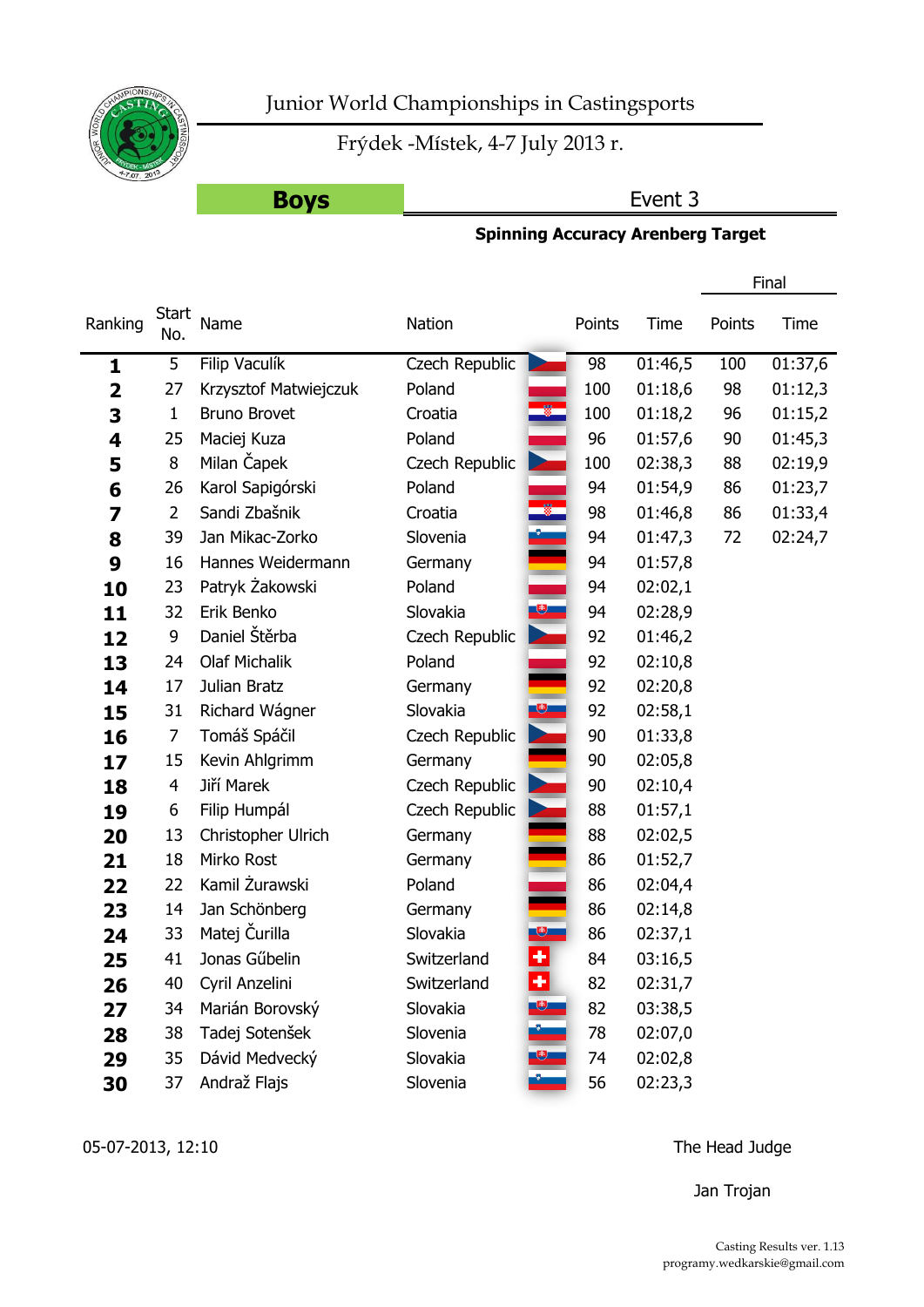

Frýdek -Místek, 4-7 July 2013 r.

# **Girls**

#### Event 4

### **Spinning Accuracy**

|                         |                     |                   |                  |    |        |         |        | Final   |
|-------------------------|---------------------|-------------------|------------------|----|--------|---------|--------|---------|
| Ranking                 | <b>Start</b><br>No. | Name              | <b>Nation</b>    |    | Points | Time    | Points | Time    |
| 1                       | 10                  | Kateřina Marková  | Czech Republic   |    | 75     | 03:29,8 | 85     | 02:59,0 |
| $\overline{\mathbf{2}}$ | 36                  | Jana Jankovičová  | 电<br>Slovakia    |    | 95     | 04:00,3 | 85     | 03:53,1 |
| 3                       | 11                  | Iva Zelenková     | Czech Republic   |    | 80     | 03:35,5 | 70     | 03:46,4 |
| 4                       | 30                  | Oliwia Mośko      | Poland           |    | 80     | 02:57,5 | 60     | 02:44,4 |
| 5                       | 29                  | Kornelia Halicka  | Poland           |    | 75     | 04:15,3 | 55     | 03:53,3 |
| 6                       | 12                  | Gabriela Housová  | Czech Republic   |    | 80     | 04:29,2 | 55     | 04:12,9 |
| 7                       | 20                  | Christin Pfeiffer | Germany          |    | 65     | 03:54,9 |        |         |
| 8                       | 19                  | Nathali Strauch   | Germany          |    | 65     | 04:09,7 |        |         |
| 9                       | 42                  | Simone Häner      | ᆃ<br>Switzerland |    | 65     | 05:23,4 |        |         |
| 10                      | 3                   | Marija Turković   | Croatia          | œ, | 60     | 04:11,0 |        |         |
| 11                      | 21                  | Josephin Strauch  | Germany          |    | 55     | 04:04,2 |        |         |
| 12                      | 28                  | Marta Cylwik      | Poland           |    | 55     | 04:24,4 |        |         |
|                         |                     |                   |                  |    |        |         |        |         |

06-07-2013, 10:30 The Head Judge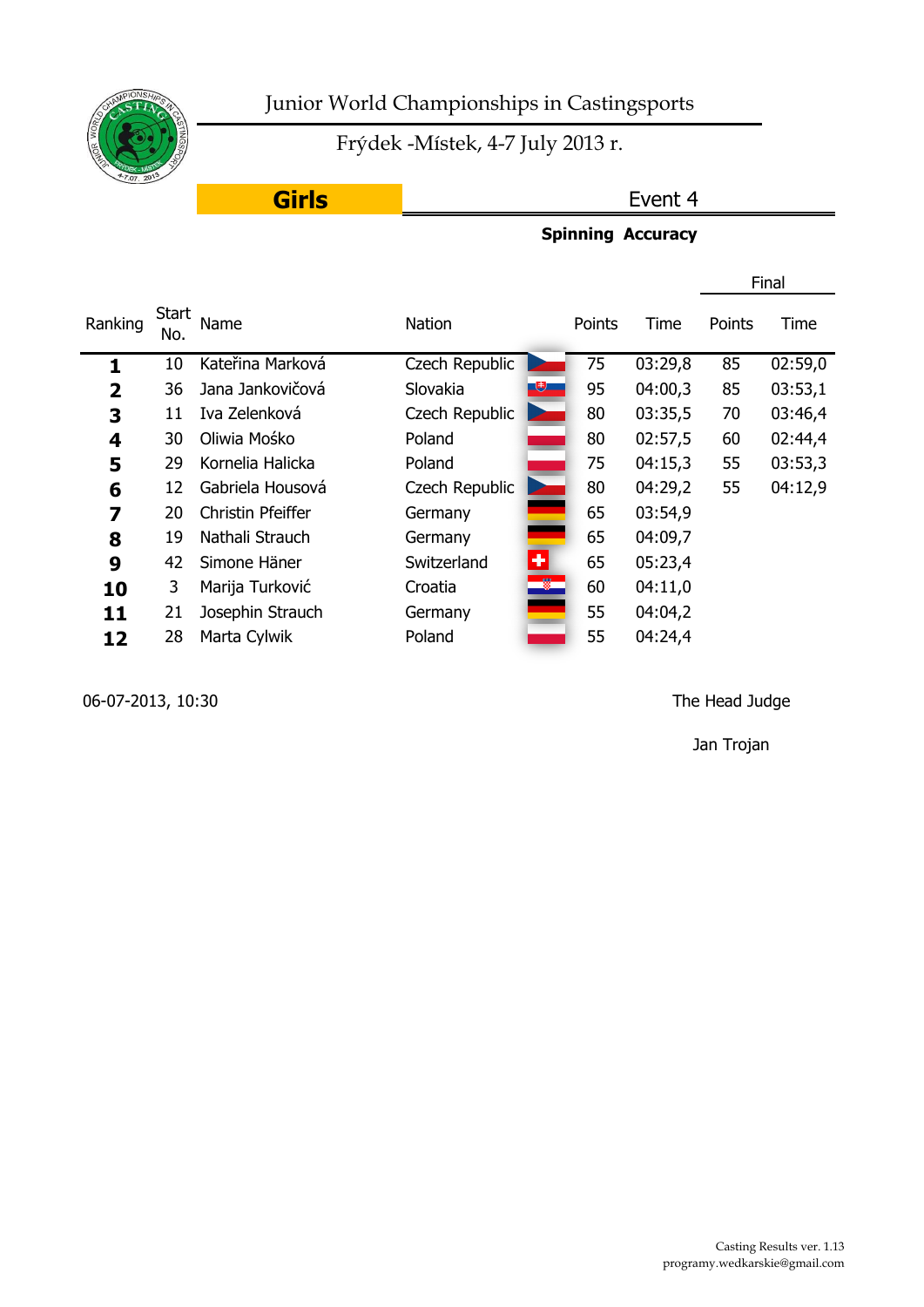

Frýdek -Místek, 4-7 July 2013 r.

# **Boys**

#### Event 4

#### **Spinning Accuracy**

|                         |                     |                       |                |                           |        |         |        | Final   |
|-------------------------|---------------------|-----------------------|----------------|---------------------------|--------|---------|--------|---------|
| Ranking                 | <b>Start</b><br>No. | Name                  | Nation         |                           | Points | Time    | Points | Time    |
| 1                       | 27                  | Krzysztof Matwiejczuk | Poland         |                           | 95     | 02:28,2 | 100    | 02:27,1 |
| $\overline{\mathbf{2}}$ | $\mathbf{1}$        | <b>Bruno Brovet</b>   | Croatia        |                           | 90     | 02:51,1 | 95     | 02:29,6 |
| 3                       | 13                  | Christopher Ulrich    | Germany        |                           | 95     | 03:57,7 | 90     | 02:44,7 |
| 4                       | 9                   | Daniel Štěrba         | Czech Republic |                           | 95     | 03:05,1 | 85     | 02:49,4 |
| 5                       | 15                  | Kevin Ahlgrimm        | Germany        |                           | 90     | 03:31,1 | 80     | 02:57,9 |
| 6                       | 14                  | Jan Schönberg         | Germany        |                           | 90     | 03:56,5 | 80     | 03:39,7 |
| 7                       | 25                  | Maciej Kuza           | Poland         |                           | 90     | 03:43,2 | 75     | 03:45,9 |
| 8                       | 7                   | Tomáš Spáčil          | Czech Republic |                           | 100    | 02:37,8 | 65     | 03:09,5 |
| 9                       | 31                  | Richard Wágner        | Slovakia       | $\overline{\mathbf{r}}$   | 90     | 05:02,1 |        |         |
| 10                      | 39                  | Jan Mikac-Zorko       | Slovenia       |                           | 85     | 03:10,3 |        |         |
| 11                      | 22                  | Kamil Żurawski        | Poland         |                           | 85     | 03:39,4 |        |         |
| 12                      | 24                  | <b>Olaf Michalik</b>  | Poland         |                           | 80     | 03:03,9 |        |         |
| 13                      | $\overline{2}$      | Sandi Zbašnik         | Croatia        | 7                         | 80     | 03:14,3 |        |         |
| 14                      | 6                   | Filip Humpál          | Czech Republic |                           | 80     | 03:22,9 |        |         |
| 15                      | 16                  | Hannes Weidermann     | Germany        |                           | 80     | 03:24,5 |        |         |
| 16                      | 5                   | Filip Vaculík         | Czech Republic | <b>Service</b>            | 80     | 03:27,9 |        |         |
| 17                      | 32                  | Erik Benko            | Slovakia       | $\biguplus$               | 80     | 03:43,0 |        |         |
| 18                      | 17                  | Julian Bratz          | Germany        |                           | 80     | 03:43,2 |        |         |
| 19                      | 8                   | Milan Čapek           | Czech Republic | <b>Septiment</b>          | 75     | 04:47,3 |        |         |
| 20                      | 34                  | Marián Borovský       | Slovakia       | $+$                       | 75     | 05:20,8 |        |         |
| 21                      | 41                  | Jonas Gűbelin         | Switzerland    | ᆃ                         | 75     | 06:45,4 |        |         |
| 22                      | 26                  | Karol Sapigórski      | Poland         |                           | 70     | 03:03,7 |        |         |
| 23                      | 18                  | Mirko Rost            | Germany        |                           | 70     | 03:14,8 |        |         |
| 24                      | 35                  | Dávid Medvecký        | Slovakia       | $\overline{\mathfrak{g}}$ | 70     | 03:36,4 |        |         |
| 25                      | 33                  | Matej Čurilla         | Slovakia       | 「史」                       | 70     | 04:29,0 |        |         |
| 26                      | 4                   | Jiří Marek            | Czech Republic |                           | 65     | 00:00,0 |        |         |
| 27                      | 23                  | Patryk Żakowski       | Poland         |                           | 60     | 03:31,4 |        |         |
| 28                      | 38                  | Tadej Sotenšek        | Slovenia       | i<br>S                    | 60     | 03:42,5 |        |         |
| 29                      | 37                  | Andraž Flajs          | Slovenia       |                           | 50     | 03:41,3 |        |         |
| 30                      | 40                  | Cyril Anzelini        | Switzerland    |                           | 50     | 04:44,8 |        |         |

06-07-2013, 10:29 The Head Judge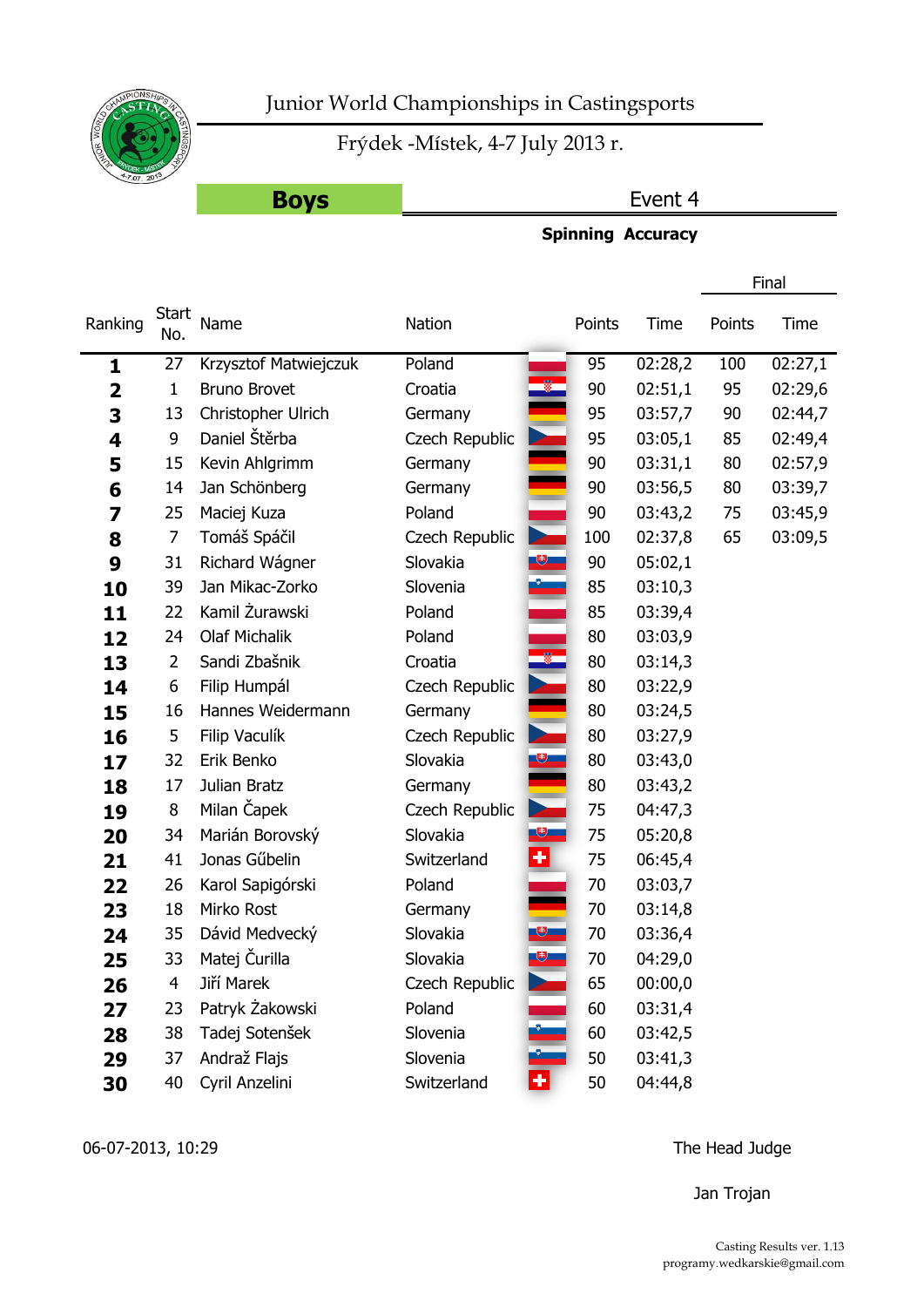

Frýdek -Místek, 4-7 July 2013 r.

Event 5

**Girls**

#### **Spinning Distance Single Handed**

|              |                     |                   |                                        |                  |        | Final            |
|--------------|---------------------|-------------------|----------------------------------------|------------------|--------|------------------|
| Ranking      | <b>Start</b><br>No. | Name              | <b>Nation</b>                          | <b>Best Cast</b> | Points | <b>Best Cast</b> |
| 1            | 10                  | Kateřina Marková  | Czech Republic                         | 65,11            | 97,665 | 69,66            |
| $\mathbf{2}$ | 29                  | Kornelia Halicka  | Poland                                 | 57,73            | 86,595 | 65,30            |
| 3            | 30                  | Oliwia Mośko      | Poland                                 | 65,67            | 98,505 | 64,12            |
| 4            | 19                  | Nathali Strauch   | Germany                                | 59,74            | 89,610 | 61,13            |
| 5            | 36                  | Jana Jankovičová  | 曳<br>Slovakia                          | 57,08            | 85,620 | 59,27            |
| 6            | 12                  | Gabriela Housová  | Czech Republic                         | 55,70            | 83,550 | 58,78            |
| 7            | 11                  | Iva Zelenková     | Czech Republic                         | 55,16            | 82,740 |                  |
| 8            | 28                  | Marta Cylwik      | Poland                                 | 53,24            | 79,860 |                  |
| 9            | 20                  | Christin Pfeiffer | Germany                                | 51,37            | 77,055 |                  |
| 10           | 21                  | Josephin Strauch  | Germany                                | 50,09            | 75,135 |                  |
| 11           | 42                  | Simone Häner      | 케<br>Switzerland                       | 49,37            | 74,055 |                  |
| 12           | 3                   | Marija Turković   | $\mathcal{B}_{\mathcal{A}}$<br>Croatia | 0,00             | 0,000  |                  |

06-07-2013, 12:40 The Head Judge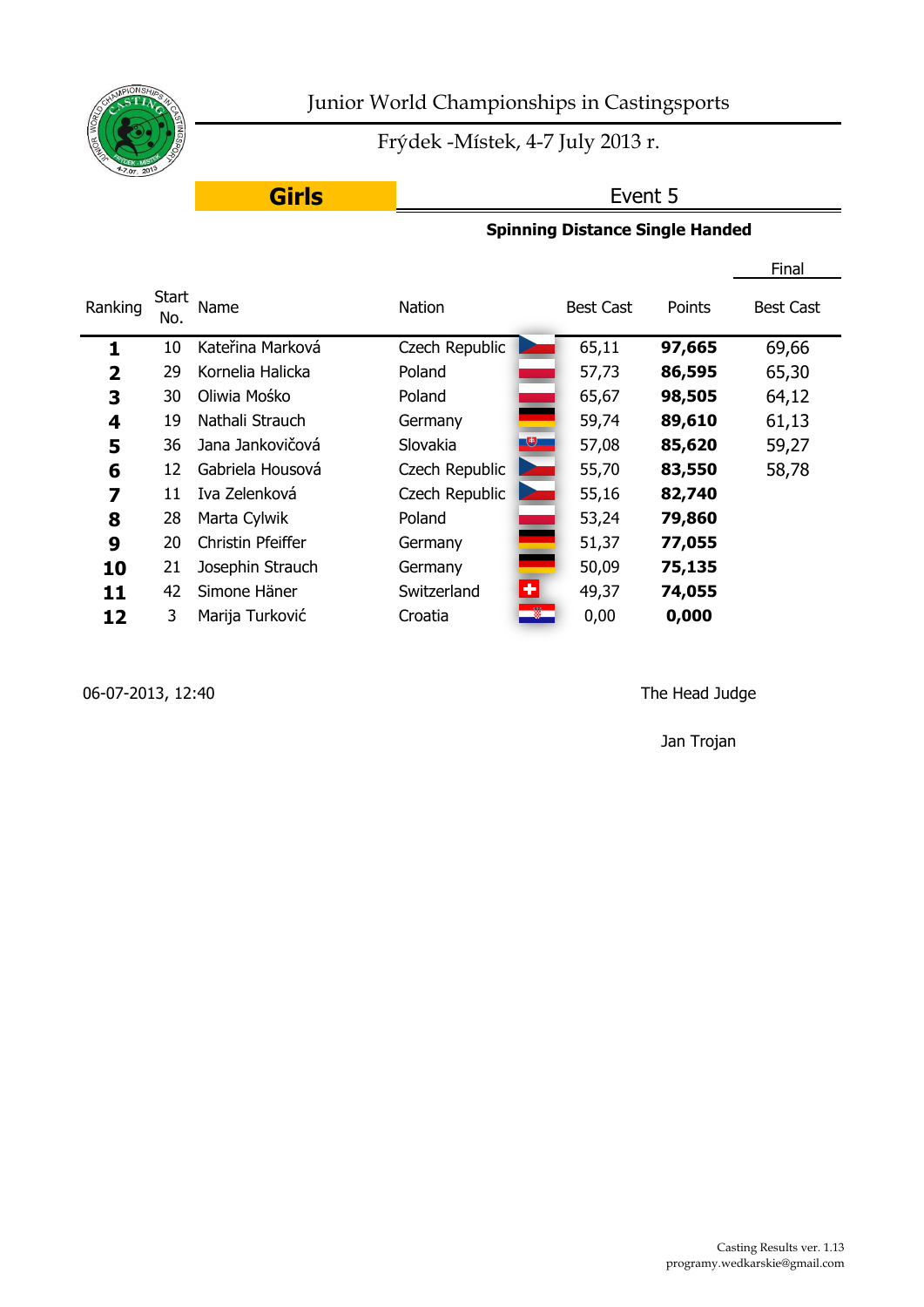

Frýdek -Místek, 4-7 July 2013 r.

# **Boys**

# Event 5

#### **Spinning Distance Single Handed**

|         |                     |                       |                |                         |                  |         | Final            |
|---------|---------------------|-----------------------|----------------|-------------------------|------------------|---------|------------------|
| Ranking | <b>Start</b><br>No. | Name                  | Nation         |                         | <b>Best Cast</b> | Points  | <b>Best Cast</b> |
| 1       | 5                   | Filip Vaculík         | Czech Republic |                         | 71,24            | 106,860 | 70,83            |
| 2       | 17                  | Julian Bratz          | Germany        |                         | 66,85            | 100,275 | 70,23            |
| 3       | 13                  | Christopher Ulrich    | Germany        |                         | 66,66            | 99,990  | 69,92            |
| 4       | 14                  | Jan Schönberg         | Germany        |                         | 66,79            | 100,185 | 69,39            |
| 5       | 31                  | Richard Wágner        | Slovakia       | $+$                     | 67,53            | 101,295 | 69,34            |
| 6       | 7                   | Tomáš Spáčil          | Czech Republic |                         | 67,80            | 101,700 | 68,83            |
| 7       | 18                  | Mirko Rost            | Germany        |                         | 71,97            | 107,955 | 66,00            |
| 8       | 23                  | Patryk Żakowski       | Poland         |                         | 68,61            | 102,915 | 65,26            |
| 9       | 22                  | Kamil Żurawski        | Poland         |                         | 66,54            | 99,810  |                  |
| 10      | 39                  | Jan Mikac-Zorko       | Slovenia       |                         | 66,18            | 99,270  |                  |
| 11      | 32                  | Erik Benko            | Slovakia       | $\overline{\mathbf{F}}$ | 65,78            | 98,670  |                  |
| 12      | $\mathbf{1}$        | <b>Bruno Brovet</b>   | Croatia        |                         | 64,97            | 97,455  |                  |
| 13      | 27                  | Krzysztof Matwiejczuk | Poland         |                         | 64,41            | 96,615  |                  |
| 14      | 8                   | Milan Čapek           | Czech Republic |                         | 64,32            | 96,480  |                  |
| 15      | 4                   | Jiří Marek            | Czech Republic |                         | 64,18            | 96,270  |                  |
| 16      | 6                   | Filip Humpál          | Czech Republic | <b>Rea</b>              | 63,22            | 94,830  |                  |
| 17      | 41                  | Jonas Gűbelin         | Switzerland    | $\pm$                   | 63,12            | 94,680  |                  |
| 18      | 38                  | Tadej Sotenšek        | Slovenia       |                         | 62,53            | 93,795  |                  |
| 19      | 24                  | <b>Olaf Michalik</b>  | Poland         |                         | 62,31            | 93,465  |                  |
| 20      | 33                  | Matej Čurilla         | Slovakia       | $\bigoplus$             | 61,80            | 92,700  |                  |
| 21      | 34                  | Marián Borovský       | Slovakia       | $\bigoplus$             | 60,51            | 90,765  |                  |
| 22      | 37                  | Andraž Flajs          | Slovenia       |                         | 60,27            | 90,405  |                  |
| 23      | 15                  | Kevin Ahlgrimm        | Germany        |                         | 60,26            | 90,390  |                  |
| 24      | 9                   | Daniel Štěrba         | Czech Republic |                         | 58,71            | 88,065  |                  |
| 25      | 2                   | Sandi Zbašnik         | Croatia        |                         | 58,32            | 87,480  |                  |
| 26      | 26                  | Karol Sapigórski      | Poland         |                         | 56,80            | 85,200  |                  |
| 27      | 16                  | Hannes Weidermann     | Germany        |                         | 56,40            | 84,600  |                  |
| 28      | 35                  | Dávid Medvecký        | Slovakia       | $\bullet$               | 55,67            | 83,505  |                  |
| 29      | 25                  | Maciej Kuza           | Poland         |                         | 50,70            | 76,050  |                  |
| 30      | 40                  | Cyril Anzelini        | Switzerland    | $\vert \cdot \vert$     | 0,00             | 0,000   |                  |

06-07-2013, 13:02 The Head Judge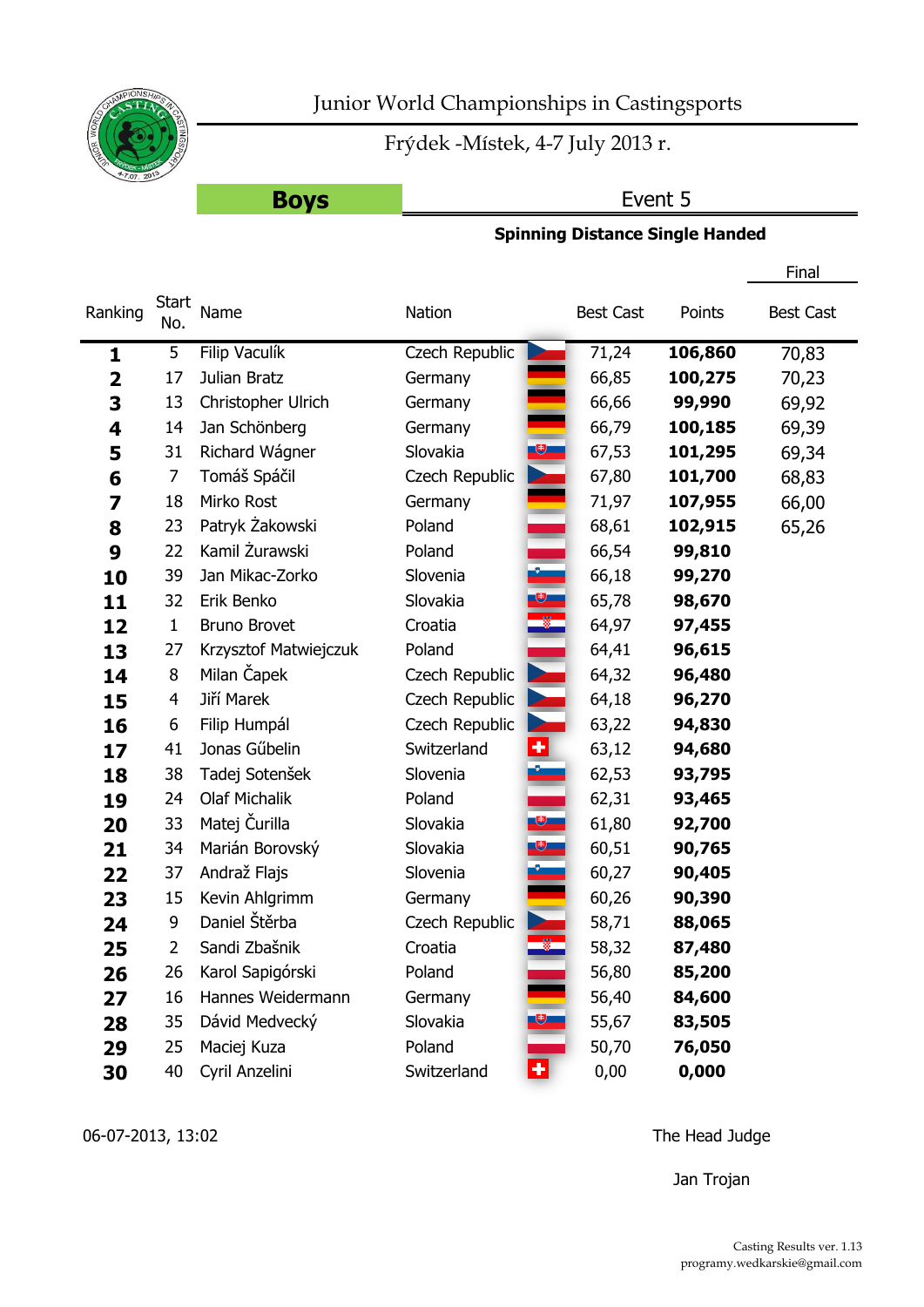

#### Frýdek -Místek, 4-7 July 2013 r.

|              |                      |                                    | <b>Girls</b> |                |       |                | Events 1-5 |        |
|--------------|----------------------|------------------------------------|--------------|----------------|-------|----------------|------------|--------|
|              |                      |                                    |              |                |       |                | Pentathlon |        |
| Ranking      | Start<br>Name<br>No. | Nation                             | $K1-5$       | K <sub>1</sub> | K 2   | K <sub>3</sub> | K4         | K 5    |
|              | 10 Kateřina Marková  | Czech Republic                     | 460,885      | 100            | 94,22 | 94             | 75         | 97,665 |
| $\mathbf{2}$ | 36 Jana Jankovičová  | ा€<br>Slovakia                     | 446,020      | 100            | 73,40 | 92             | 95         | 85,620 |
| 3            | 30 Oliwia Mośko      | Poland                             | 439,195      | 90             | 76,69 | 94             | 80         | 98,505 |
| 4            | 29 Kornelia Halicka  | Poland                             | 396,225      | 80             | 72,63 | 82             | 75         | 86,595 |
| 5            | 19 Nathali Strauch   | Germany                            | 394,200      | 65             | 84,59 | 90             | 65         | 89,610 |
| 6            | 20 Christin Pfeiffer | Germany                            | 393,475      | 70             | 85,42 | 96             | 65         | 77,055 |
| 7            | 12 Gabriela Housová  | Czech Republic                     | 374,780      | 65             | 66,23 | 80             | 80         | 83,550 |
| 8            | 21 Josephin Strauch  | Germany                            | 358,665      | 75             | 77,53 | 76             | 55         | 75,135 |
| 9            | 11 Iva Zelenková     | Czech Republic                     | 345,740      | 40             | 59,00 | 84             | 80         | 82,740 |
| 10           | 42 Simone Häner      | l÷.<br>Switzerland                 | 333,655      | 50             | 56,60 | 88             | 65         | 74,055 |
| 11           | 28 Marta Cylwik      | Poland                             | 319,950      | 70             | 53,09 | 62             | 55         | 79,860 |
| 12           | 3 Marija Turković    | $\overline{\mathbf{z}}$<br>Croatia | 212,850      | 20             | 64,85 | 68             | 60         | 0,000  |

06-07-2013, 11:51 The Head Judge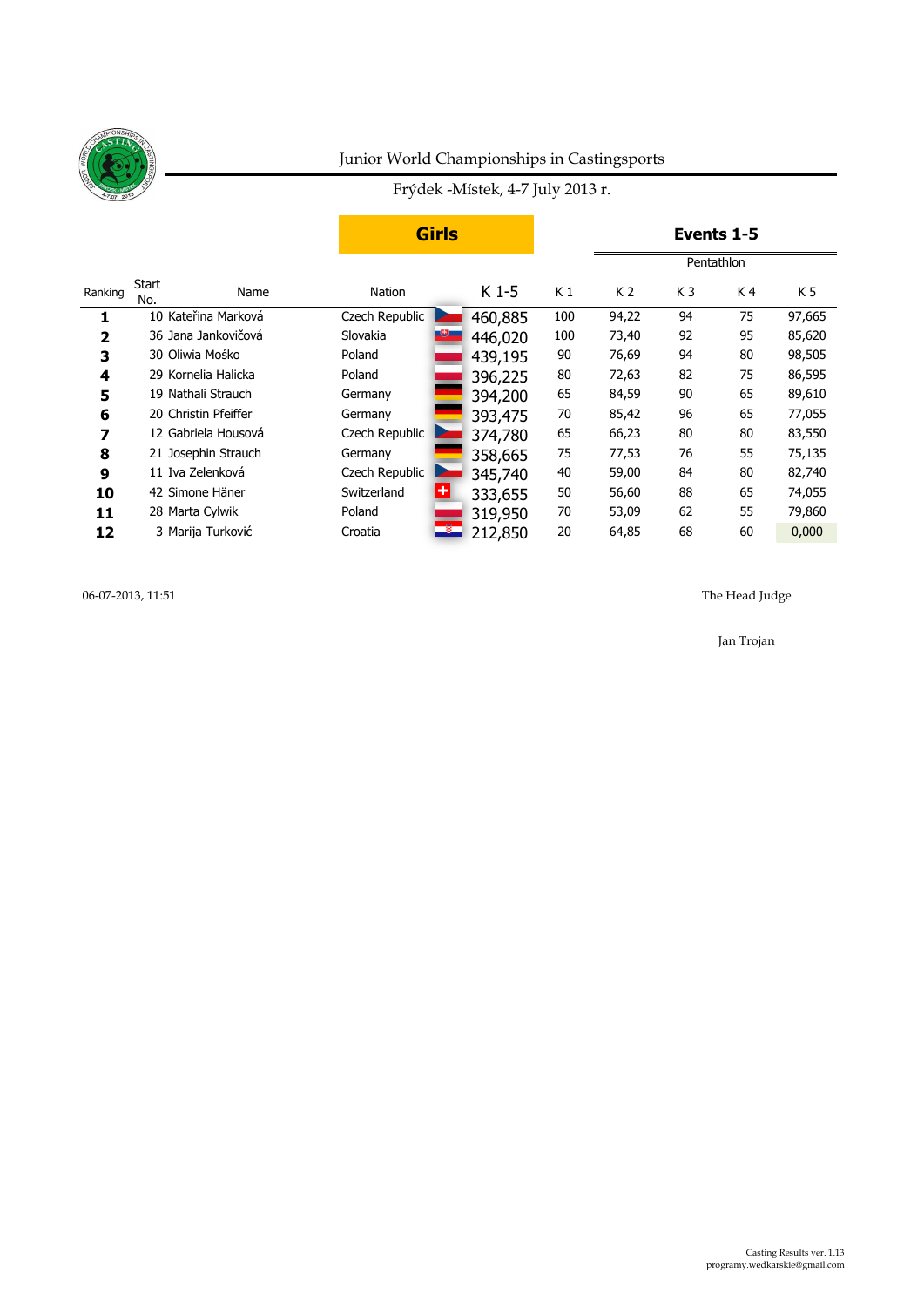

# Frýdek -Místek, 4-7 July 2013 r.

**Boys Events 1-5**

|                |                             |                                      |         |                | Pentathlon     |                |     |                |
|----------------|-----------------------------|--------------------------------------|---------|----------------|----------------|----------------|-----|----------------|
| Ranking        | <b>Start</b><br>Name<br>No. | Nation                               | $K1-5$  | K <sub>1</sub> | K <sub>2</sub> | K <sub>3</sub> | K4  | K <sub>5</sub> |
| $\mathbf{1}$   | 7 Tomáš Spáčil              | Czech Republic                       | 489,990 | 90             | 108,29         | 90             | 100 | 101,700        |
| $\overline{2}$ | 13 Christopher Ulrich       | Germany                              | 472,940 | 95             | 94,95          | 88             | 95  | 99,990         |
| 3              | 14 Jan Schönberg            | Germany                              | 470,725 | 100            | 94,54          | 86             | 90  | 100,185        |
| 4              | 1 Bruno Brovet              | Croatia                              | 469,705 | $90\,$         | 92,25          | 100            | 90  | 97,455         |
| 5              | 5 Filip Vaculík             | Czech Republic                       | 466,810 | 85             | 96,95          | 98             | 80  | 106,860        |
| 6              | 27 Krzysztof Matwiejczuk    | Poland                               | 461,355 | 95             | 74,74          | 100            | 95  | 96,615         |
| 7              | 25 Maciej Kuza              | Poland                               | 457,660 | 100            | 95,61          | 96             | 90  | 76,050         |
| 8              | 15 Kevin Ahlgrimm           | Germany                              | 456,730 | 90             | 96,34          | 90             | 90  | 90,390         |
| 9              | 8 Milan Čapek               | Czech Republic                       | 454,070 | 90             | 92,59          | 100            | 75  | 96,480         |
| 10             | 6 Filip Humpál              | Czech Republic                       | 451,410 | 80             | 108,58         | 88             | 80  | 94,830         |
| 11             | 4 Jiří Marek                | Czech Republic                       | 446,340 | 95             | 100,07         | 90             | 65  | 96,270         |
| 12             | 24 Olaf Michalik            | Poland                               | 445,525 | 90             | 90,06          | 92             | 80  | 93,465         |
| 13             | 26 Karol Sapigórski         | Poland                               | 439,030 | 100            | 89,83          | 94             | 70  | 85,200         |
| 14             | 31 Richard Wágner           | Slovakia                             | 437,535 | 60             | 94,24          | 92             | 90  | 101,295        |
| 15             | 9 Daniel Štěrba             | Czech Republic<br><b>Designation</b> | 437,235 | 75             | 87,17          | 92             | 95  | 88,065         |
| 16             | 22 Kamil Żurawski           | Poland                               | 436,900 | 75             | 91,09          | 86             | 85  | 99,810         |
| 17             | 23 Patryk Żakowski          | Poland                               | 436,545 | 70             | 109,63         | 94             | 60  | 102,915        |
| 18             | 32 Erik Benko               | Slovakia<br>्∌                       | 435,220 | 70             | 92,55          | 94             | 80  | 98,670         |
| 19             | 16 Hannes Weidermann        | Germany                              | 424,940 | 80             | 86,34          | 94             | 80  | 84,600         |
| 20             | 41 Jonas Gűbelin            | ±<br>Switzerland                     | 421,570 | 80             | 87,89          | 84             | 75  | 94,680         |
| 21             | 33 Matej Čurilla            | Slovakia<br><b>飞</b>                 | 420,040 | 90             | 81,34          | 86             | 70  | 92,700         |
| 22             | 39 Jan Mikac-Zorko          | Slovenia                             | 409,840 | 65             | 66,57          | 94             | 85  | 99,270         |
| 23             | 34 Marián Borovský          | Slovakia<br>$\overline{\mathbf{e}}$  | 409,835 | 75             | 87,07          | 82             | 75  | 90,765         |
| 24             | 17 Julian Bratz             | Germany                              | 407,395 | 60             | 75,12          | 92             | 80  | 100,275        |
| 25             | 18 Mirko Rost               | Germany                              | 394,455 | 70             | 60,50          | 86             | 70  | 107,955        |
| 26             | 2 Sandi Zbašnik             | Croatia                              | 391,380 | 50             | 75,90          | 98             | 80  | 87,480         |
| 27             | 35 Dávid Medvecký           | Slovakia                             | 346,385 | 50             | 68,88          | 74             | 70  | 83,505         |
| 28             | 38 Tadej Sotenšek           | Slovenia                             | 339,235 | 45             | 62,44          | 78             | 60  | 93,795         |
| 29             | 37 Andraž Flajs             | Slovenia                             | 292,305 | 45             | 50,90          | 56             | 50  | 90,405         |
| 30             | 40 Cyril Anzelini           | ٠<br>Switzerland                     | 219,990 | 20             | 67,99          | 82             | 50  | 0,000          |

06-07-2013, 11:47 The Head Judge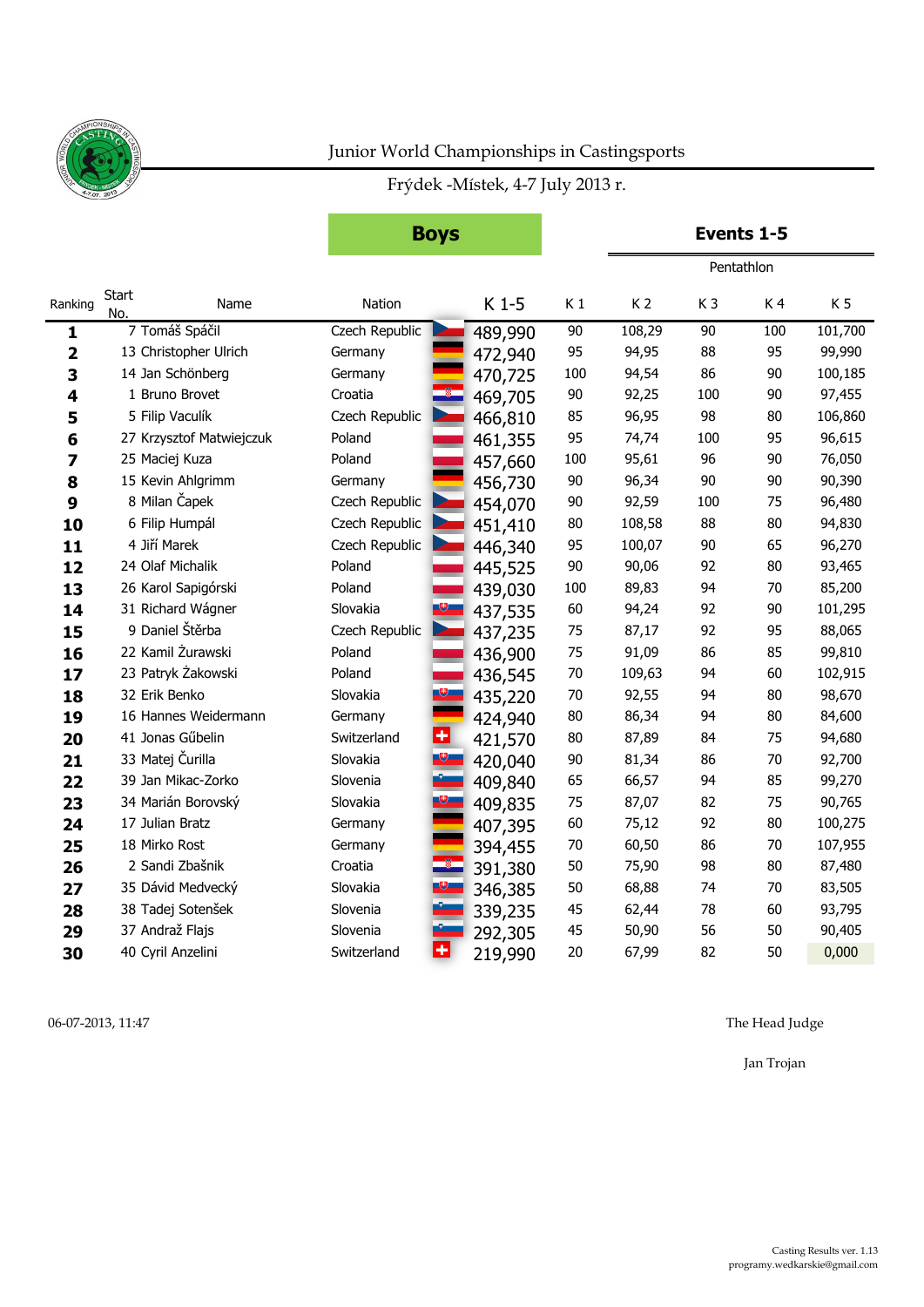

| Ranking | Feam.                 | Points  | Casters                                    |                    |
|---------|-----------------------|---------|--------------------------------------------|--------------------|
|         | <b>Czech Republic</b> | 835,665 | 10 Kateřina Marková<br>12 Gabriela Housová | 460,885<br>374,78  |
|         | Poland                | 835,420 | 29 Kornelia Halicka<br>30 Oliwia Mośko     | 396,225<br>439,195 |
| 3       | Germany               | 787,675 | 19 Nathali Strauch<br>20 Christin Pfeiffer | 394,2<br>393,475   |

06-07-2013, 11:51

The Head Judge